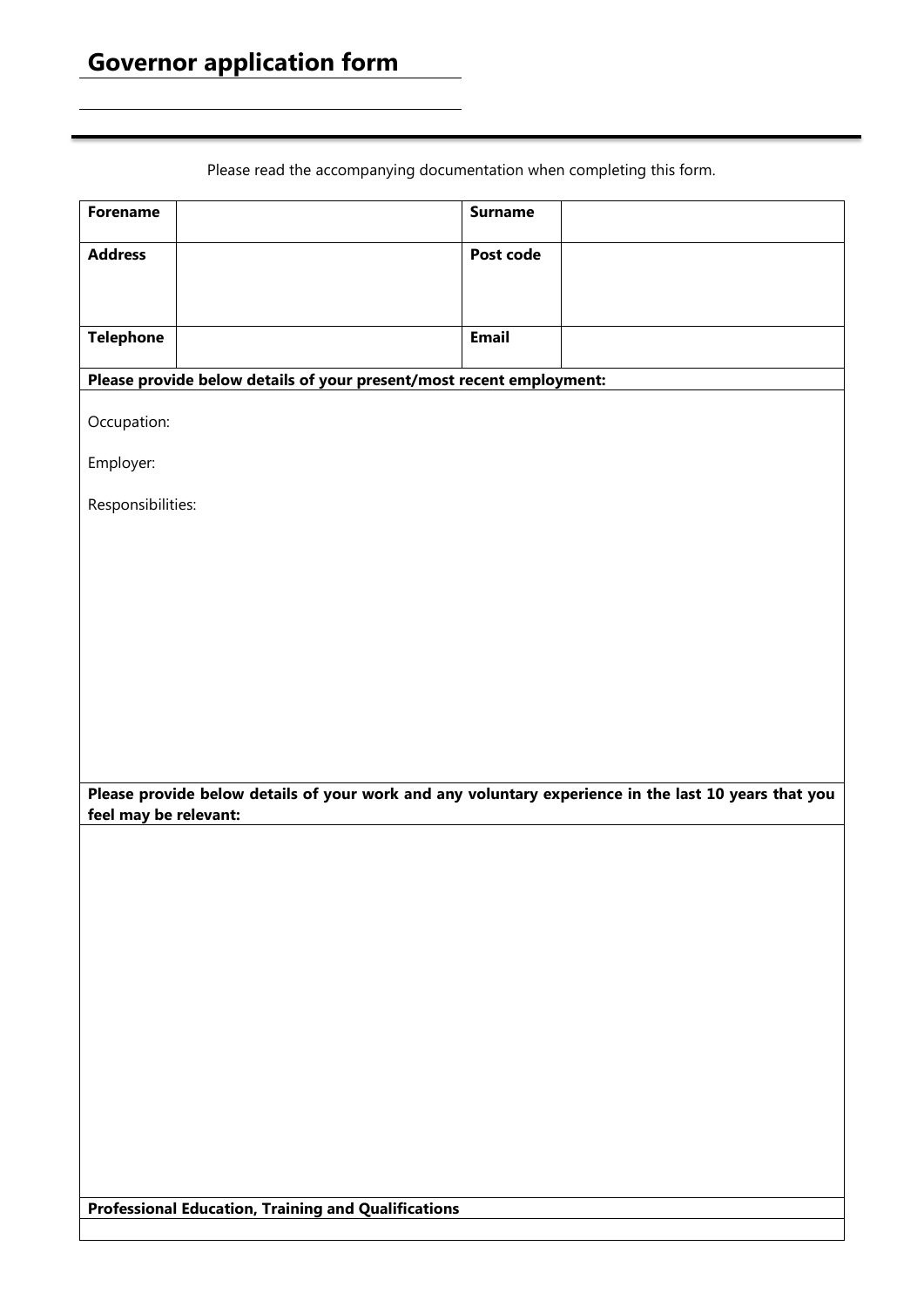| Please tell us why you would like to be considered for the role of Governor at QAC                      |  |  |
|---------------------------------------------------------------------------------------------------------|--|--|
|                                                                                                         |  |  |
|                                                                                                         |  |  |
|                                                                                                         |  |  |
|                                                                                                         |  |  |
|                                                                                                         |  |  |
|                                                                                                         |  |  |
|                                                                                                         |  |  |
|                                                                                                         |  |  |
|                                                                                                         |  |  |
|                                                                                                         |  |  |
|                                                                                                         |  |  |
|                                                                                                         |  |  |
|                                                                                                         |  |  |
|                                                                                                         |  |  |
|                                                                                                         |  |  |
| Please list the specific qualities, skills and expertise you can bring to the role and identify how you |  |  |
| meet the specification outlined in the application pack:                                                |  |  |
|                                                                                                         |  |  |
|                                                                                                         |  |  |
|                                                                                                         |  |  |
|                                                                                                         |  |  |
|                                                                                                         |  |  |
|                                                                                                         |  |  |
|                                                                                                         |  |  |
|                                                                                                         |  |  |
|                                                                                                         |  |  |
|                                                                                                         |  |  |
|                                                                                                         |  |  |
|                                                                                                         |  |  |
|                                                                                                         |  |  |
|                                                                                                         |  |  |
|                                                                                                         |  |  |
| References.                                                                                             |  |  |
| Please provide details of two references that we can approach                                           |  |  |
|                                                                                                         |  |  |
|                                                                                                         |  |  |
|                                                                                                         |  |  |
|                                                                                                         |  |  |
|                                                                                                         |  |  |
|                                                                                                         |  |  |
|                                                                                                         |  |  |
|                                                                                                         |  |  |
|                                                                                                         |  |  |
|                                                                                                         |  |  |
|                                                                                                         |  |  |

By signing this form I confirm:

- I am interested in becoming a governor of Queen Alexandra College (QAC)
- the information provided about myself in this form is true and correct at the time of submission
- I have read the governor eligibility criteria and I am eligible to be considered for the position